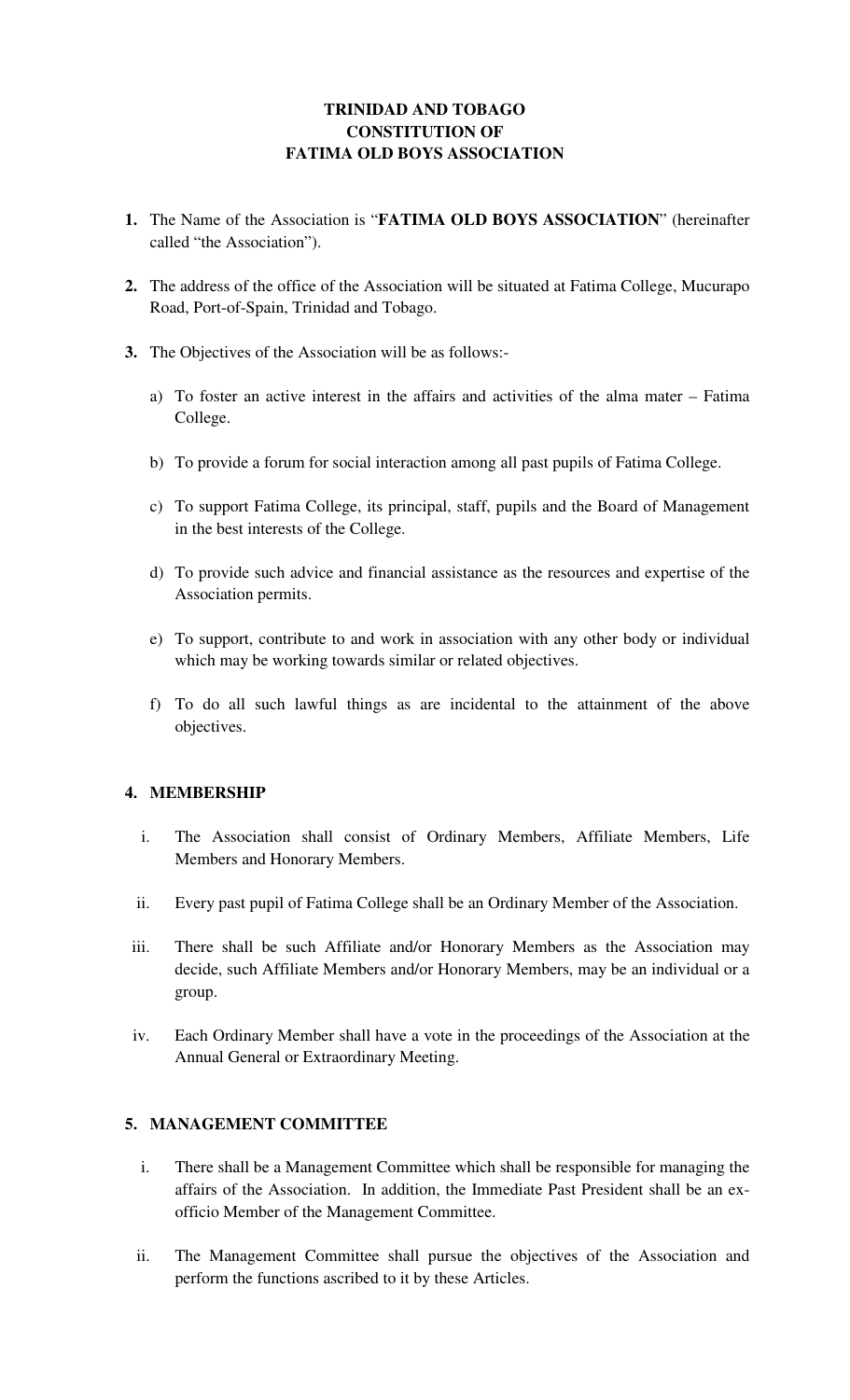- iii. The Management Committee should regulate its own procedure.
- iv. The Management Committee shall comprise of the following elected and ex-officio officers:
	- a) The President
	- b) The Vice President
	- c) The Secretary
	- d) The Assistant Secretary
	- e) The Treasurer
	- f) The Assistant Treasurer
	- g) Nine Ordinary members of the Association
	- h) Immediate Past President ex-officio member
	- i) Historian ex-officio member
- v. Within the Management Committee there shall exists an Executive Committee which comprises of the President, Vice president, Secretary, Assistant Secretary, Treasurer and Assistant Treasurer. The immediate past president shall serve for a maximum of one term after he demits office and shall sit on all Management Committee meetings for advisory purposes only.
- vi. At each Annual General Meeting specific elected post shall become vacant, based on the under-mentioned formula.
	- a. The following positions would become vacant in the calendar year ending with an even number.
		- i. The President
		- ii. Asst Secretary
		- iii. The Treasurer
		- iv. Four Ordinary Members
	- b. The following positions would become vacant in the calendar year ending with an odd number.
		- i. The Vice President
		- ii. Secretary
		- iii. Asst Treasurer
		- iv. Five Ordinary Members
- vii. The President shall be the Chairman of both the Management and Executive Committees and shall represent the Association in the first instance and shall perform such functions as any assigned and/or delegated by the Committees.
- viii. The Vice President shall perform all such functions as may be delegated to him by the Committee or the President and in the president's absence exercise all such powers as are conferred upon the President by these Articles.
- ix. The Secretary shall prepare issue and shall have custody of all records and proceedings of the Association and the Management Committee.
- x. The Assistant Secretary shall perform all such functions as may be delegated to him by the Committee or the Secretary and in the absence of the Secretary prepare issue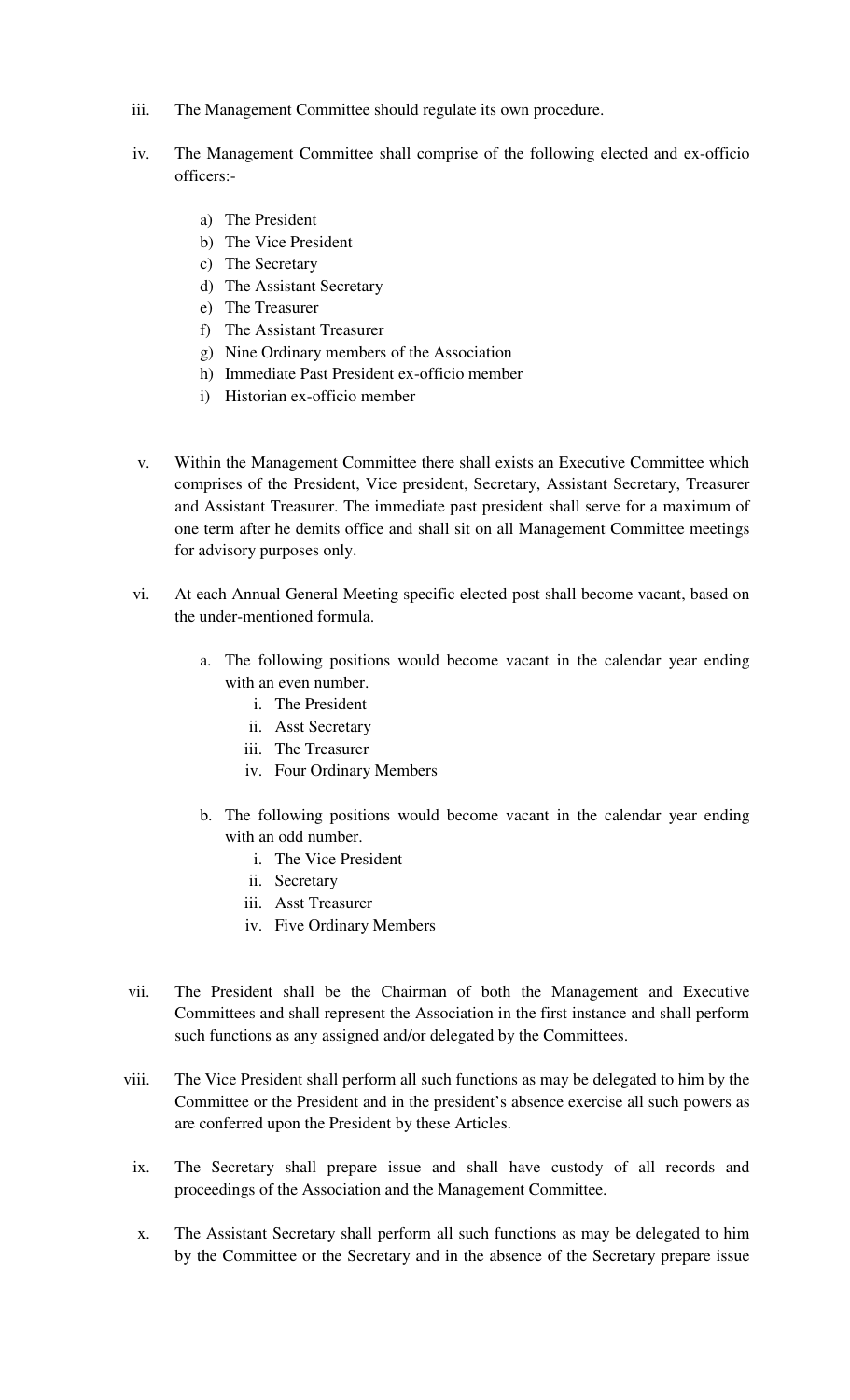and shall have custody of all records and proceedings of the Association and the Management Committee.

- xi. The Treasurer shall prepare and shall have custody of all accounts, books and financial records of the Association and the Management Committee.
- xii. The Assistant Treasurer shall perform all such functions as may be delegated to him by the Management Committee or the Treasurer and in the absence of the Treasurer have custody of all accounts, books and financial records of the Association and the Management Committee.
- xiii. The Management Committee shall be elected at the Annual General Meeting of the Association on a rotational basis and shall hold office for a period of one term (two calendar years), after they have been elected whereupon they shall retire, but subject to them not serving more than two terms in any one Executive Member post, offer themselves for re-election.
- xiv. The Management Committee may fill any vacancy during the course of the year by appointing someone from among the Ordinary Membership. Such an appointment to be effective until the next scheduled Annual General Meeting.
- xv. If any member of the Management Committee resigns or for some other reason is unable to serve the entire term of two years, his position shall be declared vacant and shall be filled by any Ordinary Member so elected at the next Annual General Meeting. Such a person shall be elected for the balance of the original term and would therefore serve for a maximum period of one year. The position would become vacant again in accordance with the aforementioned election schedule. The incumbent would be eligible to seek re-election and his tenure during the abridged term shall NOT count toward his maximum service of two terms as an Executive Committee Member. Should the position in question be that of President, Secretary or Treasurer the elected deputies would automatically assume the role of the vacant position rendering their position as vacant.
- xvi. The Management Committee may appoint from among themselves or Ordinary Members of the Association, sub-committees for special purposes and may delegate to them such powers as they see fit.

## **6. THE ANNUAL GENERAL MEETING.**

The Annual General Meeting of the Association shall be held on the  $3<sup>rd</sup>$  Tuesday in May in each year or on such other day as the Management Committee may determine, and at a time and place to be appointed by the Management Committee, for the following purposes:-

- a) To receive from the committee a report for the preceding business year; a balance sheet and a statement of accounts for the financial year.
- b) To elect the Management Committee of the Association.
- c) To elect Auditors for the coming year.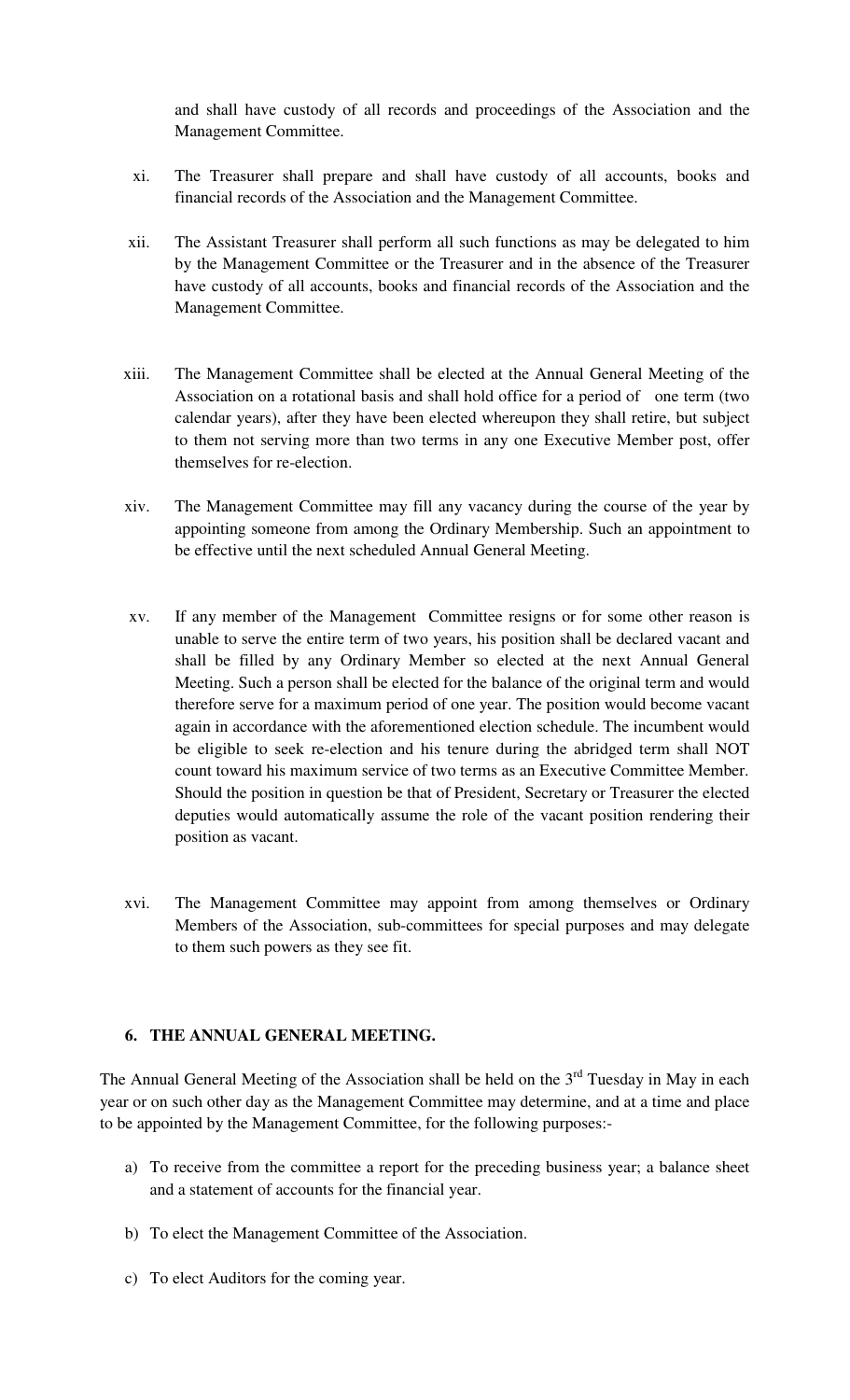d) To decide on any matters which may be duly submitted to the meeting.

### **7. NOTICE OF BUSINESS.**

Any Member desirous of proposing any motion at the Annual General Meeting shall give notice thereof in writing to the Secretary not later than the last day of April in the relevant year.

#### **8. EXTRAORDINARY GENERAL MEETING.**

The Management Committee may at any time for any special purpose call an Extraordinary General Meeting and shall do so within six weeks after the receipt by the Secretary of a written requisition of any three of their Management Committee members or of any ten Ordinary members, stating the purpose for which the meeting is required.

### **9. NOTICE OF MEETINGS.**

Fourteen days at least before the Annual General Meeting and twenty-one days at lease before any Extraordinary General Meeting, a notice of such meeting and of business to be transacted thereat shall be sent to every Member and no business other than that of which notice has been given shall be brought forward at such meeting except with the unanimous approval of the Ordinary Members present alternatively, such notice may in the discretion of the Management Committee be given to ordinary members by means of advertisement in a local daily newspaper and/or the electronic media.

#### **10. QUORUM.**

- i. A quorum at any Annual General Meeting of the Association shall be twenty-one (21) Members personally present and entitled to vote.
- ii. A quorum at any meeting of the Management Committee shall be seven (7) Members thereof personally present and entitled to vote.
- iii. Sub-Committees may fix their own quorum and regulate their own procedure.
- iv. a) If no quorum is present at an Annual General Meeting within 30 minutes of the time fixed for the meeting, the meeting shall be adjourned for a week and the members actually present at such adjourned meeting shall be a quorum.

b) If no quorum is present at any Extraordinary General Meeting, it shall be dissolved and no other meeting for the purpose of considering the same motion or a motion substantially similar to that proposed to be moved, shall be summoned without the leave of the Management Committee before the next Annual General Meeting.

## **11. FINANCIAL**

i. There shall be a Finance Committee which shall be responsible for the approval and the payment of all monies on behalf of the Association. This Committee shall comprise the President, Vice President, Treasurer, Asst Treasurer and Immediate Past President. All Payments must be approved by any two members of the Finance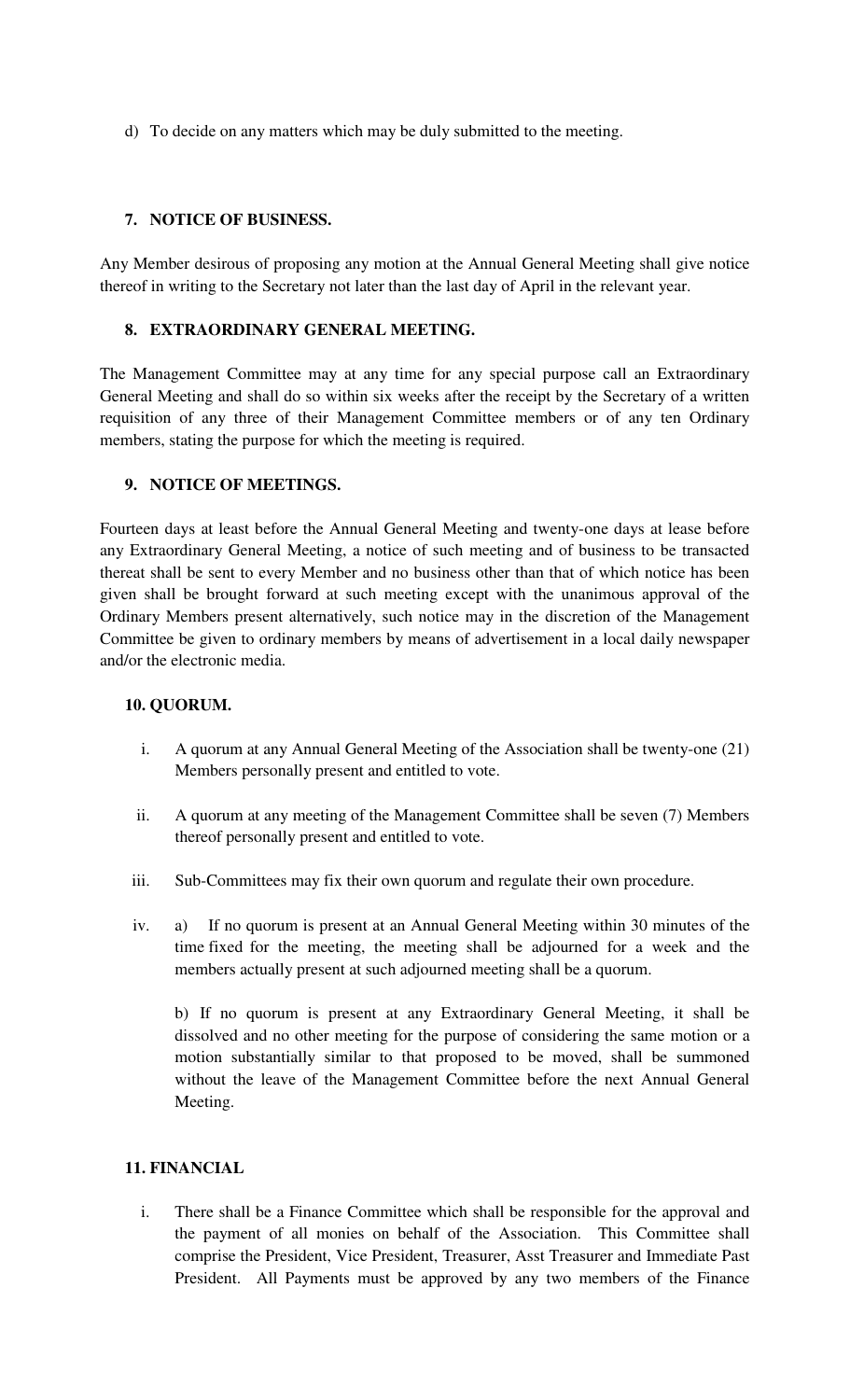Committee. The finance committee is also responsible for the investments on behalf of the Association.

- ii. True accounts shall be kept of the sums of money received and expended by the Association and the manner in respect of which such receipts and expenditure take place and of the property credits and liabilities of the Association; and subject to any reasonable restrictions as to the time and manner of inspecting the same that may be imposed in accordance with the regulations of the Association for the time being shall be open to the inspection of the ordinary members. Once at least in every year the accounts of the Association shall be examined and the correctness of the balance sheet ascertained by two or more ordinary members as defined in paragraph 12 (ii).
- iii. The Financial Year of the Association shall end on the  $31<sup>st</sup>$  day of March each year, to which date all accounts shall be balanced.
- iv. Donations shall be made payable to FOBA.
- v. One or more accounts shall be opened in the name of the Association with any of the banks doing business in the Republic of Trinidad and Tobago, and each authorized Officer shall deposit forthwith in such account/s all money received by him. Moneys shall be withdrawn only on the signature of any two of the following:-
	- The Treasurer.
	- The President,
	- The Vice-President
	- The Asst Treasurer.

## **12. AUDIT OF ACCOUNTS**

- i. The Accounts of the Association shall be audited annually and submitted to the Annual General Meeting.
- ii. At every Annual General Meeting an Ordinary Member of the Association not being a Member of the Management Committee shall be elected to serve as Auditor for the ensuing year.
- iii. A vacancy in the office of the Auditor occurring during the year shall be filled by the Management committee.

#### **13. MINUTES**

Accurate minutes of the proceedings of the Association and of the Management Committee shall be kept by the Secretary.